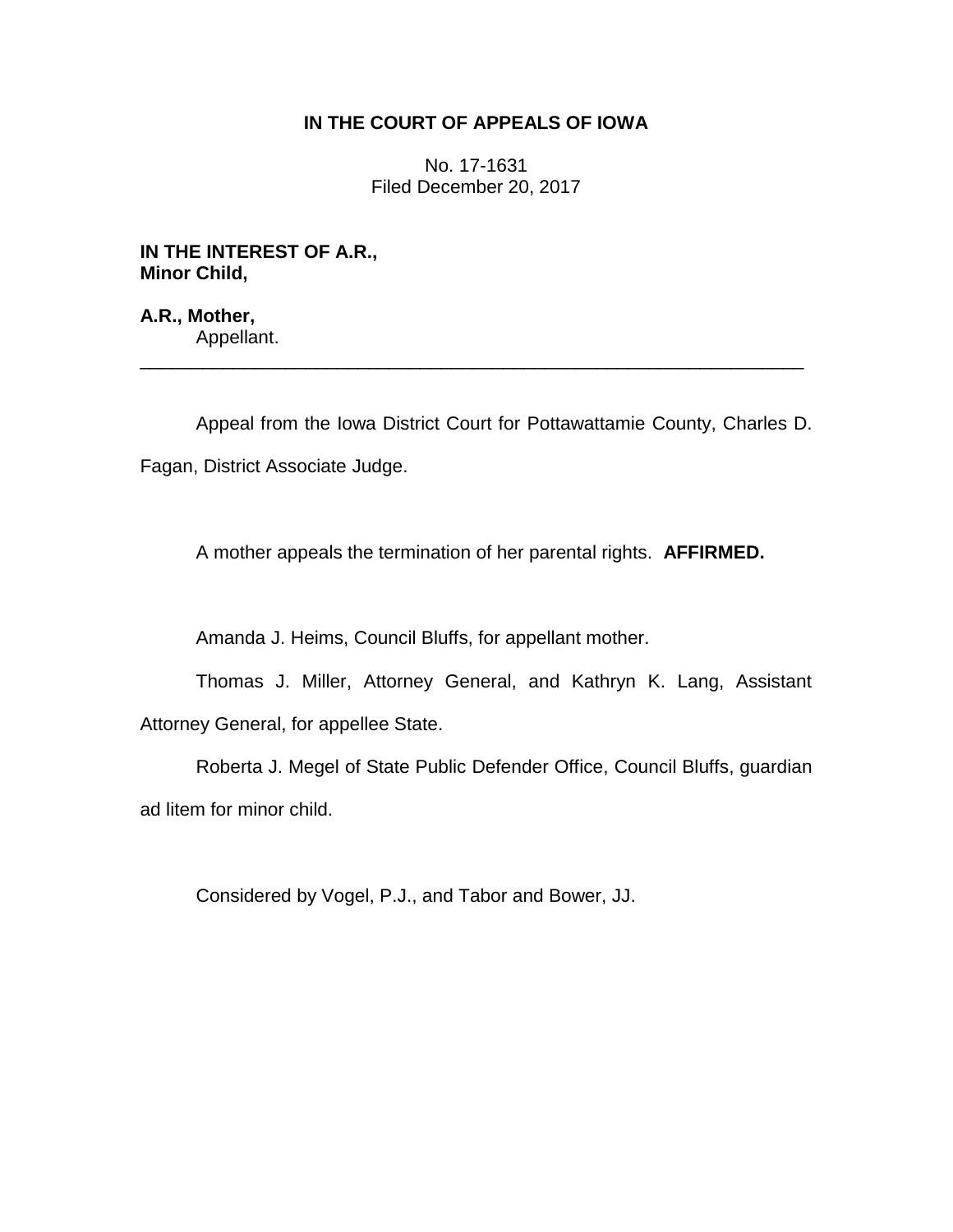### **VOGEL, Presiding Judge.**

The mother appeals the termination of her parental rights to her daughter, A.R. She asserts the State did not establish the statutory elements by clear and convincing evidence, termination was not in the best interest of the child, and the court erred in not granting a continuance. We conclude the State proved the elements for termination, including that A.R. had been out of the mother's care for more than six months and could not be returned to the mother's care at the time of the termination hearing. The mother has been unable to put A.R.'s needs before her own, and any bond she has with the child does not override the need for termination. Additionally, the court did not err in denying the motion to continue because A.R. needs permanency and stability in her life without further delay. Consequently, we affirm the order of the district court.<sup>1</sup>

### **I. Background Facts and Proceedings**

 $\overline{a}$ 

A.R. was born November 2015 while the mother was incarcerated on a drug-related conviction. The mother has a history with illegal drugs and allegedly allowed people with felony warrants to stay at her home to evade law enforcement. While incarcerated the mother was allowed to keep A.R. with her until the mother's release and subsequent probation. A.R. then came to the attention of the Iowa Department of Human Services (DHS) in November 2016 after she had ingested an unknown substance and began to have seizures. She tested positive for methamphetamine in her system. On November 10, 2016, the juvenile court held a removal hearing and a removal order was entered, placing A.R. with the child's

 $<sup>1</sup>$  The juvenile court also terminated the father's parental rights. The father is not a party</sup> to this appeal.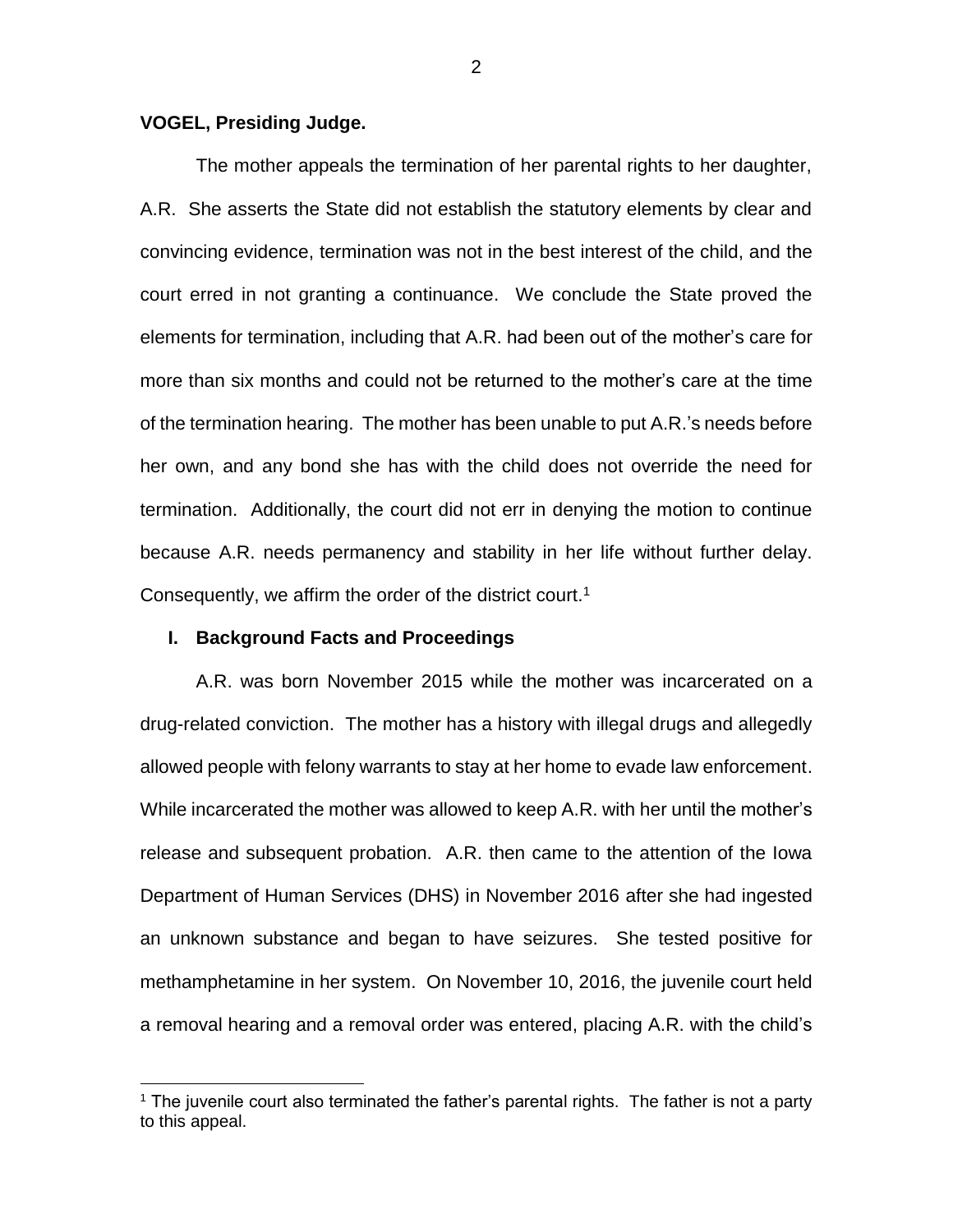maternal aunt. On November 22, the mother was arrested by federal authorities for the distribution of methamphetamine.

On February 15, 2017, A.R. was adjudicated as a child in need of assistance (CINA) pursuant to Iowa Code section 232.2(6)(c)(2), (n), and (o) (2016). On March 7, the court entered a dispositional order allowing the aunt continued custody of A.R., ordering the mother to undergo further substanceabuse treatment, and adopting the permanency goal of reunification, concurrent with adoption. On August 2, a review order was entered changing the permanency goal to termination.

On August 4, the State filed a petition for termination of parental rights. The mother filed a motion to continue, indicating federal sentencing on her drug distribution charge had not occurred and would impact the juvenile court's ruling in the termination. The juvenile court denied the mother's motion.

On September 6, the State filed trial informations against the mother accusing her of (1) child endangerment causing bodily injury and neglect or abandonment of a dependent person in relation to A.R., and (2) assault causing bodily injury or mental illness while she was incarcerated following her arrest for distribution of methamphetamine.

On September 26, the juvenile court entered an order terminating the mother's rights to A.R. pursuant to Iowa Code section 232.116(1)(d), (e), (h), and (*l*). The juvenile court found:

To return the child to her [mother's] custody would subject [the child] to adjudicatory harms of abuse or neglect. The same problems that precipitated the child's removal from her [mother's] care—untreated chemical dependency, lack of appropriate housing and employment, minimal compliance, incarceration due to criminal activity and lack of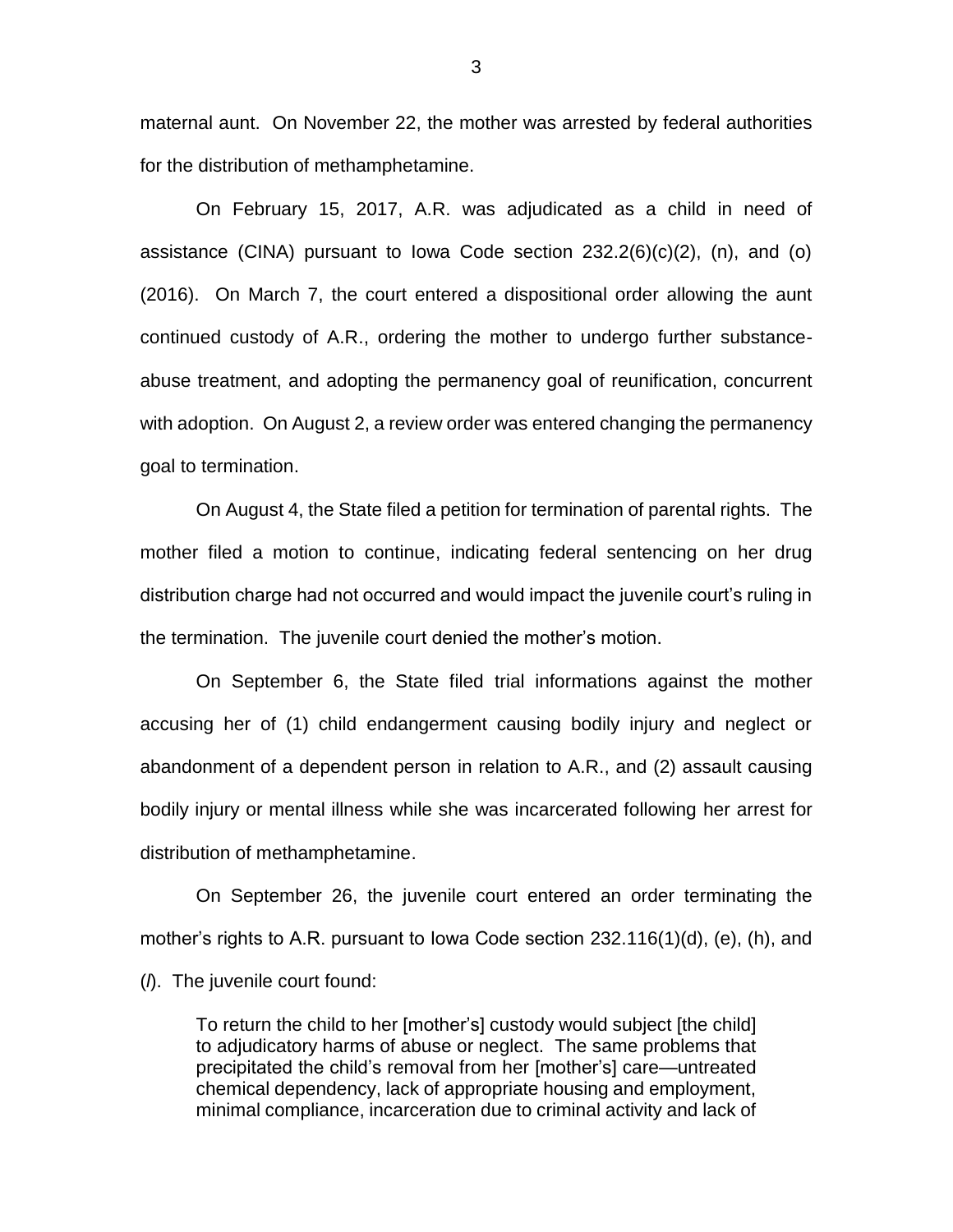verification or commitment—exist after months of services. The [mother has] shown that [she is] not prepared to care for [her] child. There was no evidence that giving [her] additional time to address [her] problems would be fruitful in the near future. There is no bond between this child and the [mother] that would warrant the court allowing for more time to reunify.

The mother appeals.

# **II. Standard of Review**

We review termination proceedings de novo*. In re A.B.*, 815 N.W.2d 764, 773 (Iowa 2012). The grounds for termination must be proved by clear and convincing evidence. *In re M.W.*, 876 N.W.2d 212, 219 (Iowa 2016). When the court terminates parental rights on more than one statutory ground, we only need to find grounds to terminate under one of the sections cited by the court to affirm. *In re D.W.*, 791 N.W.2d 703, 707 (Iowa 2010). "We review a motion for continuance under an abuse of discretion standard and will only reverse if injustice will result to the party desiring the continuance." *In re C.W.*, 554 N.W.2d 279, 281 (Iowa Ct. App. 1996).

## **III. Discussion**

We review termination orders using the following three-step analysis:

The first step is to determine whether any ground for termination under section 232.116(1) has been established. If we find that a ground for termination has been established, then we determine whether the best-interest framework as laid out in section 232.116(2) supports the termination of parental rights. Finally, if we do find that the statutory best-interest framework supports the termination of parental rights, we consider whether any [permissive factors] in section 232.116(3) apply to preclude termination of parental rights.

*M.W*., 876 N.W.2d at 219–20.

# **a. Statutory Grounds**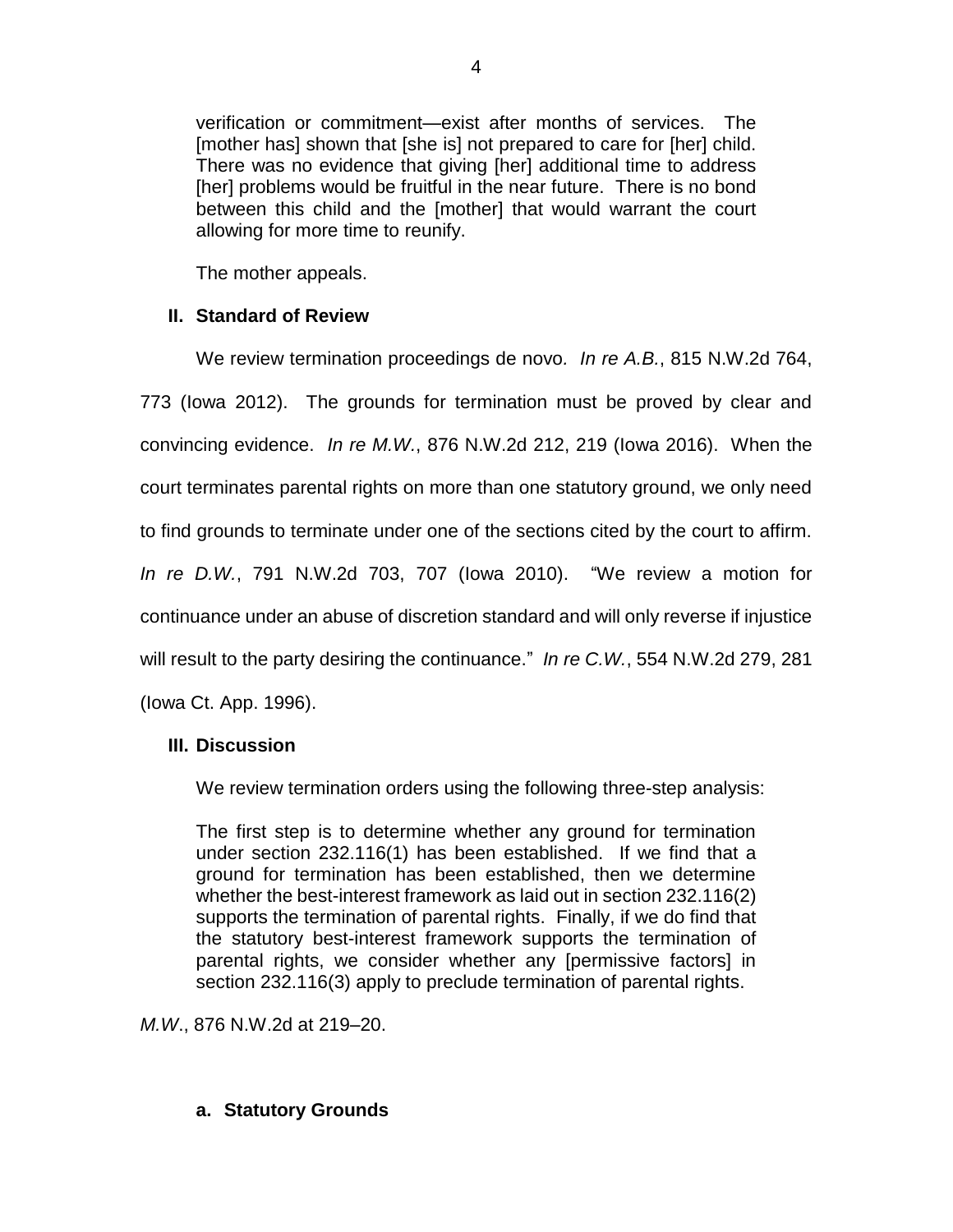The mother contends the State failed to establish by clear and convincing evidence any of the statutory grounds plead for termination. The State asserts all statutory grounds were proven, including that termination was appropriate under section 232.116(1)(h) because A.R. could not be returned to the mother's care at the time of termination and had been out of the mother's care for over six months. We agree with the State. *See D.W.*, 791 N.W.2d at 707 (allowing for termination to be affirmed under one paragraph when the court terminates on more than one statutory ground).

At the time of the termination hearing, the mother was incarcerated in county jail awaiting sentencing on a federal distribution charge. The juvenile court noted "she could be facing ten years to life in federal prison, although her attorney reports the judge could sentence her to less time." In addition, the mother faces new charges pertaining to A.R. for child endangerment causing bodily injury and neglect of a dependent person, as well as an assault charge against a fellow inmate during her current incarceration. It is uncertain when those cases will be resolved. Thus, it is clear A.R. could not be returned to the mother's care at the time of the termination hearing. Additionally, approximately eleven months had passed since A.R. was removed from the mother's care in November 2016, well past the six-month threshold contained in section 232.116(1)(h). We agree with the district court that A.R. could not be returned to the mother's care at the time of the termination hearing and affirm the statutory findings under section 232.116(1)(h).

#### **b. Best Interests**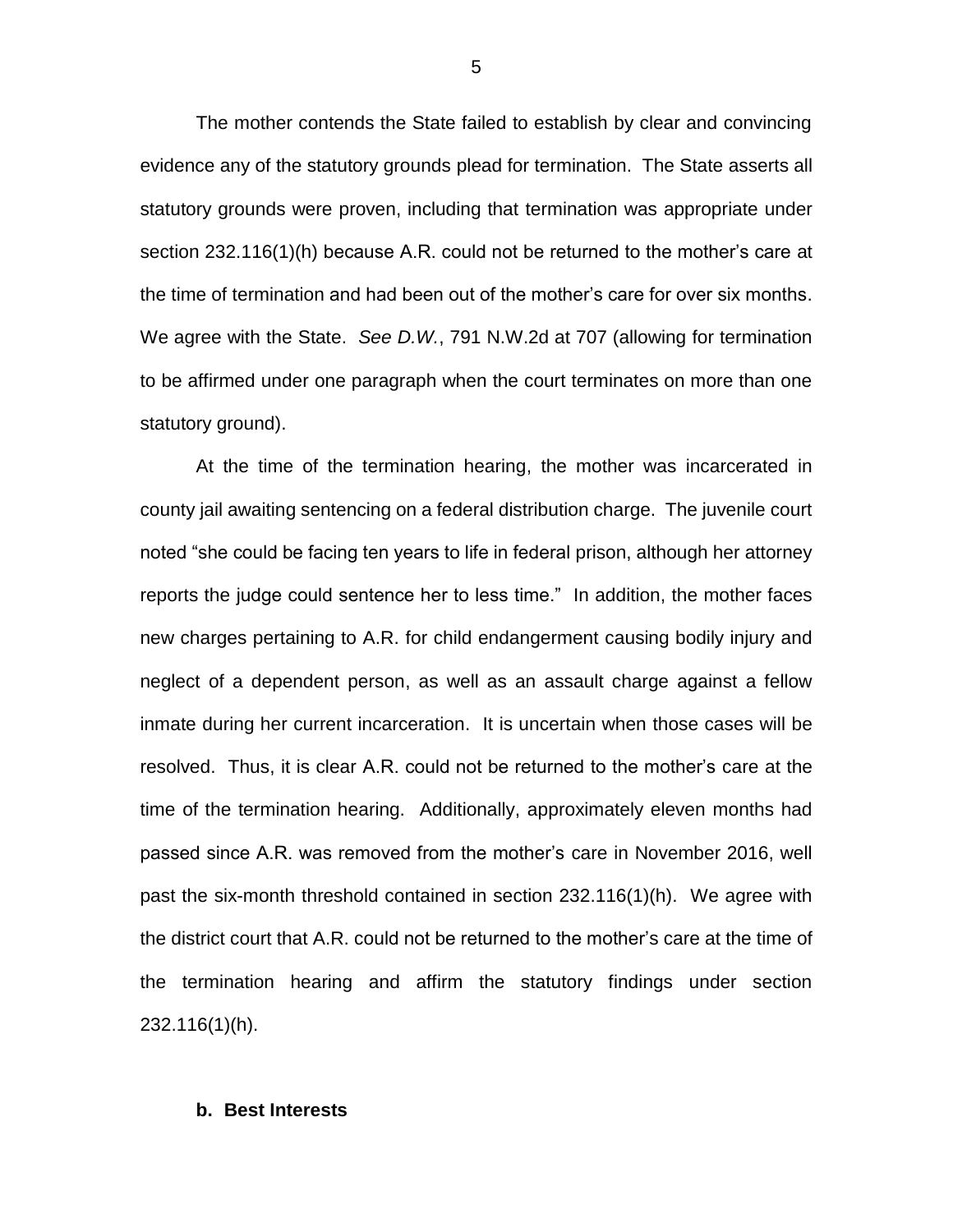The mother next asserts that termination is not in the best interests of A.R. because of the strong bond she has with her. This argument is misplaced because that is a consideration under section 232.116(3), before we consider the bond, we examine subsection (2). Under subsection (2), the juvenile court must give "primary consideration to the child's safety, to the best placement for furthering the long-term nurturing and growth of the child, and to the physical, mental, and emotional condition and needs of the child."

Here, there is very little evidence to support a conclusion that remaining with the mother is in A.R.'s best interests. Given the mother's potential sentences on the federal charges, the state charges, her propensity to reoffend even when in jail, and her dealings with methamphetamine, the mother seems to be unable to put A.R.'s needs first. We agree with the district court—it is in the best interests of the child's long-term growth and safety to terminate the mother's parental rights.

#### **c. Permissive Factors**

The mother re-asserts the juvenile court should not have terminated her parental rights because she had a strong bond with A.R. and because A.R. was placed with a relative. Iowa Code section 232.116(3)(c) allows the court to decline termination if termination "would be detrimental to the child at the time due to the closeness of the parent-child relationship." Section 232.116(3)(a) allows the court to decline termination if "a relative has legal custody of the child." "The court has discretion, based on the unique circumstances of each case and the best interests of the child, whether to apply the factors in this section to save the parent-child relationship." *In re D.S.*, 806 N.W.2d 458, 475 (Iowa Ct. App. 2011).

6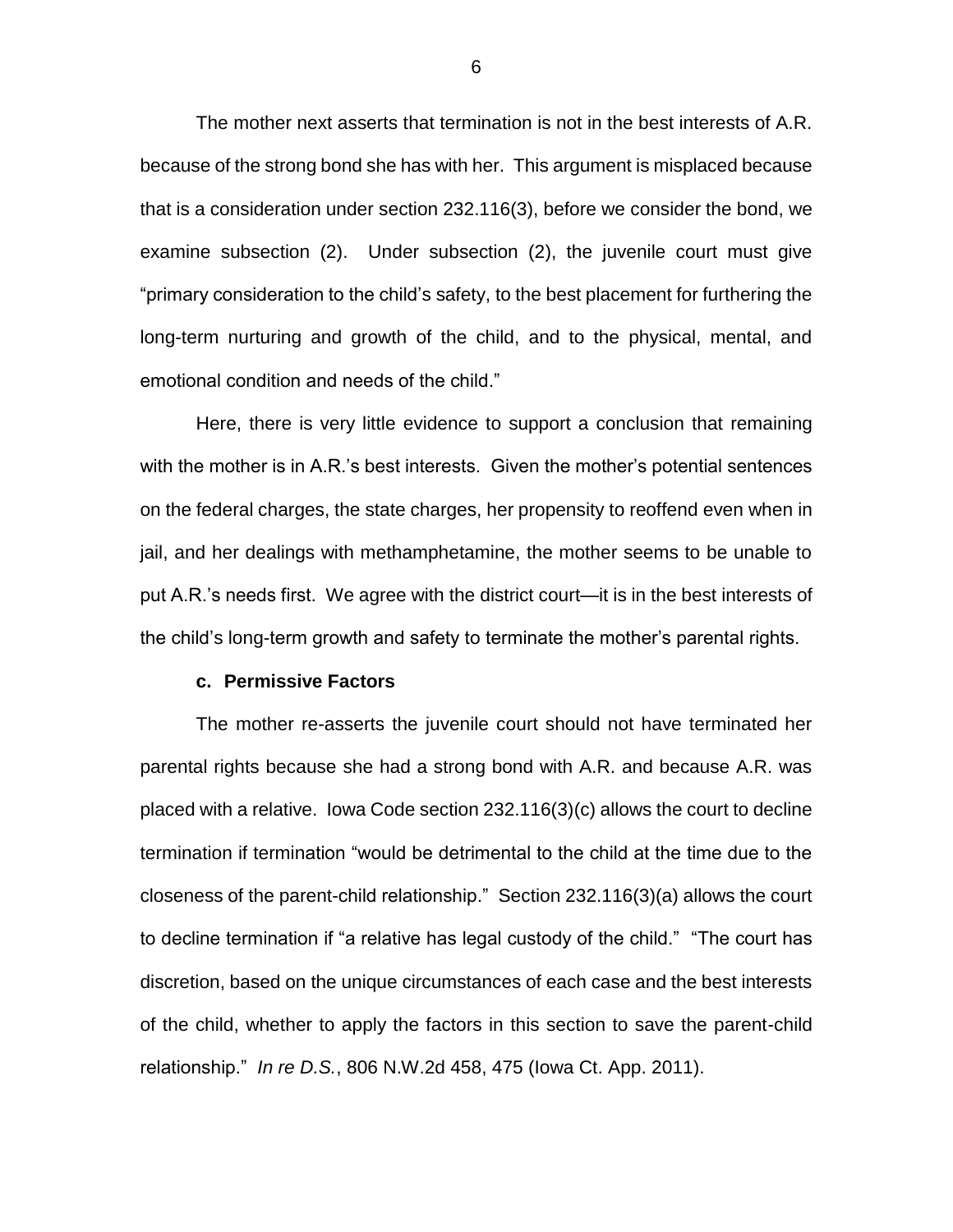As the district court found, the alleged bond between the mother and A.R. in this situation does not override the need for termination. We agree. Shortly after A.R. was removed from the mother's care in November 2016, the mother was incarcerated and remained so at the time of the termination hearing. The parental bond was substantially weakened by the mother's own criminal activities, which resulted in her physical and emotional absence from her child.

In addition, the court found that A.R.'s aunt does not yet have legal custody but is willing and able to adopt A.R. and provide permanency in her life. The mother asserts A.R.'s aunt should be given a guardianship over A.R. until the mother is released. However, we agree with the juvenile court that a guardianship is not appropriate because the mother's prior acts and behavior do not demonstrate she can effectively parent A.R. and A.R. needs permanency in her life. *See A.B.*, 815 N.W.2d at 778 ("Insight for the determination of the child's longrange best interests can be gleaned from 'evidence of the parent's past performance for that performance may be indicative of the quality of the future care that parent is capable of providing.'" (citation omitted)); *In re L.L*., 459 N.W.2d 489, 495 (Iowa 1990) ("Children simply cannot wait for responsible parenting. Parenting . . . must be constant, responsible, and reliable."). We find no error in the juvenile court's reluctance to apply these permissive factors, and we affirm the juvenile court's termination of the mother's parental rights.

#### **IV. Motion to Continue**

7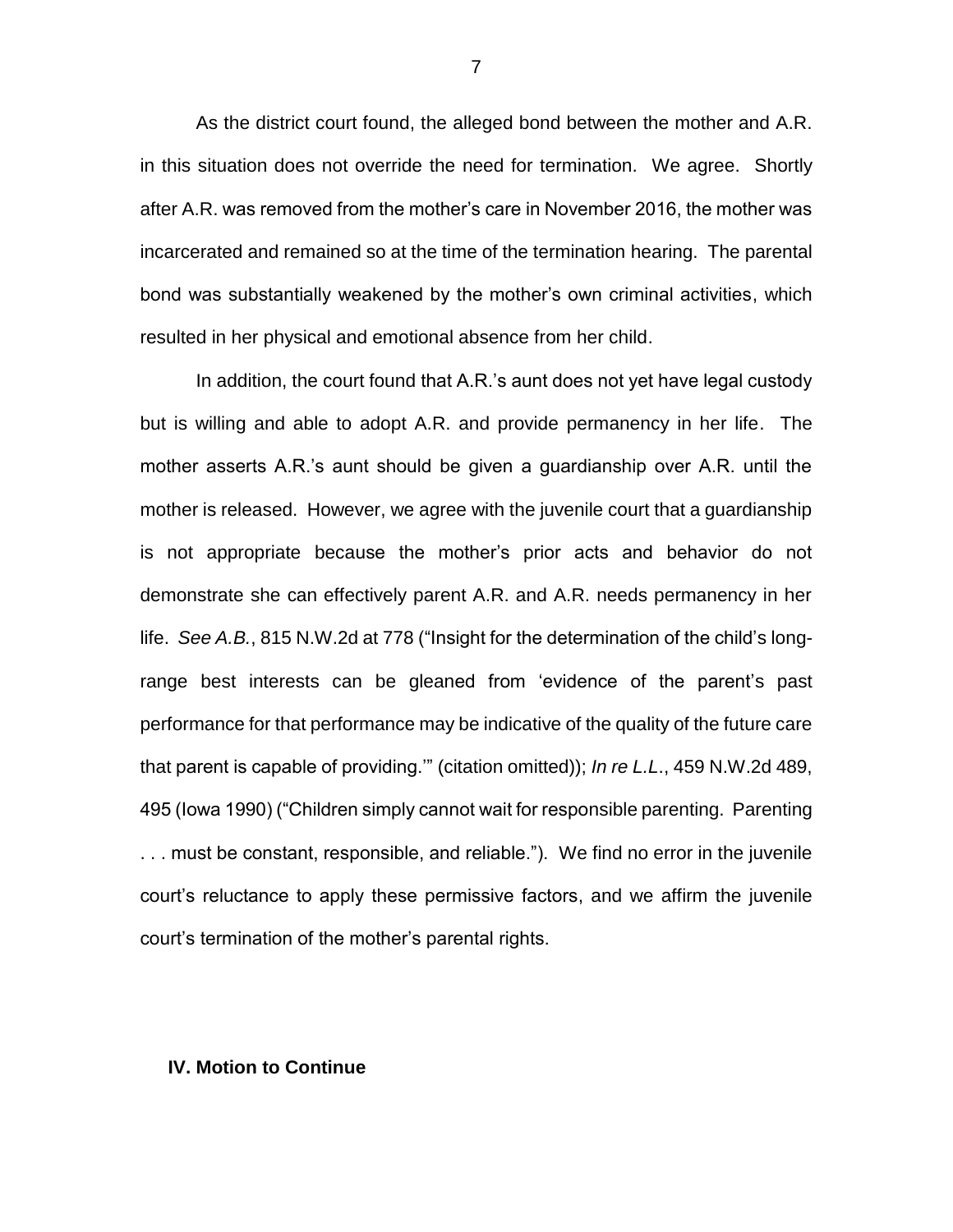The mother also asserts the juvenile court erred in denying her motion to continue the termination hearing.

"A sense of urgency exists in termination cases due to the importance of stability in a child's life. Due to this urgency, the trial court is not obligated to grant a parent's motion for continuance because 'children simply cannot wait for responsible parenting.'" *C.W.*, 554 N.W.2d at 281 (citation omitted).

The initial termination hearing was scheduled for September 8, 2017. The mother filed a motion to continue due to the uncertainty as to when her federal sentencing would occur and as to what the sentence would be. The mother argued the termination hearing should be continued until these uncertainties were resolved.<sup>2</sup> The court denied the motion; however, the court eventually continued the hearing to September 20, where the mother reiterated her same argument for a continuance. The court again denied her motion, and held:

This child deserves a permanent solution, so I'm going to deny your motion on those grounds. I believe it's appropriate to move forward. We don't know the nature or circumstances of what her sentence would be, but if it is going to be a federal sentence of some kind, and we cannot wait on the whims of the federal court, and this child should not have to wait on the whims of the federal court as to when it should have a permanent solution as to its situation.

Since it is in the court's discretion whether to grant a parent's motion to continue and the court placed A.R.'s wellbeing and permanency at the forefront of

 $\overline{a}$ 

 $2$  On appeal the mother asserts for the first time her due process rights were violated because she was not afforded the opportunity to be present at the hearing either in person, telephonically, or through deposition. The mother has waived this issue because "[a]s a general rule, an issue not presented in juvenile court may not be raised for the first time on appeal." *In re T.J.O*, 527 N.W.2d 417, 420 (Iowa Ct. App. 1994).